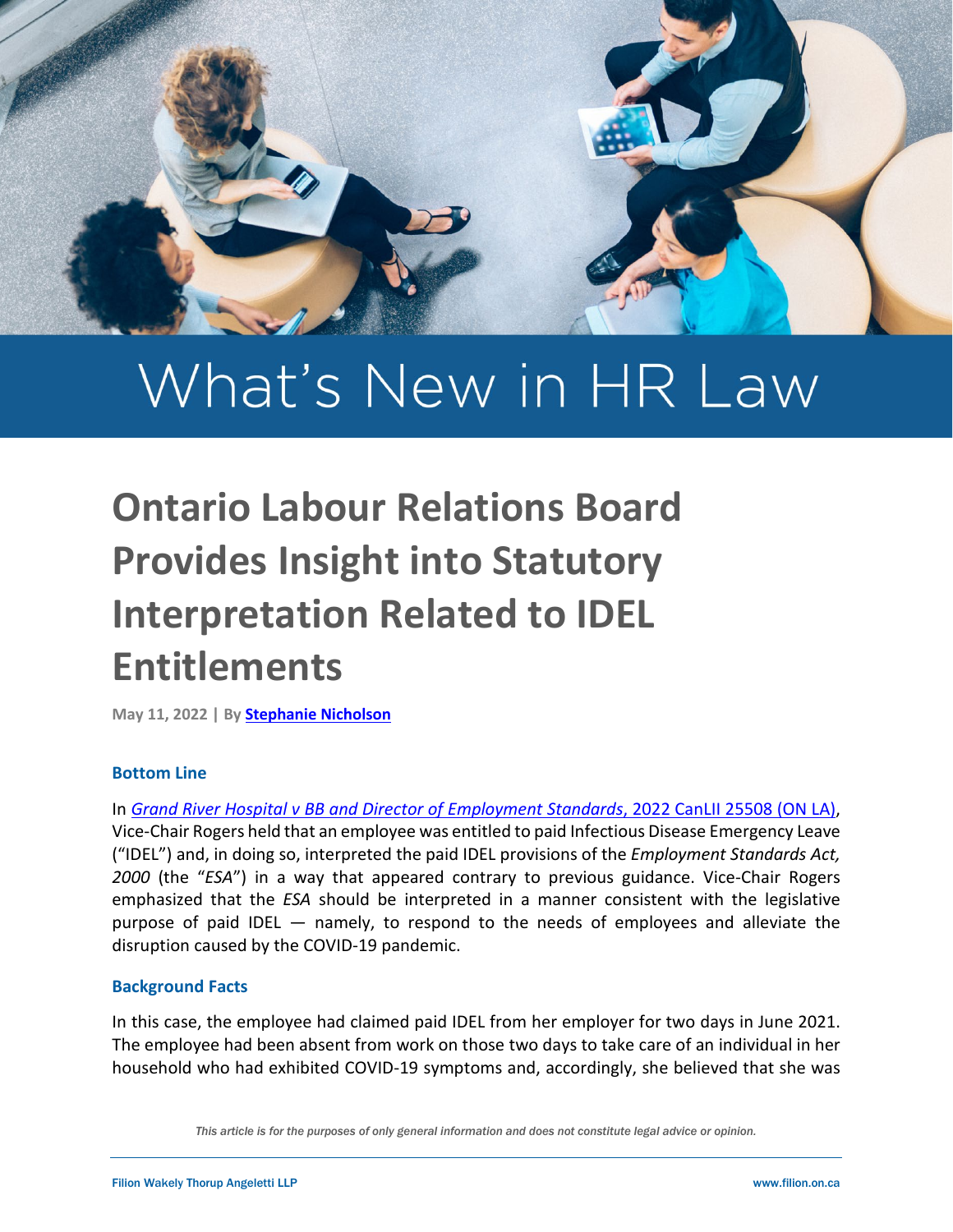entitled to IDEL pursuant to section 50.1(1.2) of the *ESA*. This section, which was effective retroactively to April 19, 2021, provides Ontario employees with up to three days of paid IDEL for reasons relating to, *inter alia*, an employee providing care or support to a household member who is in quarantine or isolation related to COVID-19 or under investigation, supervision, or treatment related to COVID-19.

The employer denied the employee's paid IDEL claim on the basis that, under the workplace disability plan, the employee would have been entitled to paid short-term disability leave if she had contracted COVID-19 or was being tested or treated for the same. However, the employee's contract of employment did not entitle her to paid leave for tending to a household member with COVID-19 or because a member of her household was thought to have COVID-19.

In denying the paid IDEL claim, the employer relied on provisions of the *Employment Standards Act Policy and Interpretation Manual*, which suggested that paid leave under a contract could offset paid IDEL even if the reasons for leave under the contract did not "match perfectly" the reasons for paid IDEL under the *ESA*. The *Employment Standards Act Policy and Interpretation Manual* is not binding on decision-makers, but is normally persuasive.

The employee filed an employment standards complaint against the employer, which resulted in the Ministry of Labour finding that the employer had violated the paid IDEL provisions of the *ESA*. The employer applied to the Ontario Labour Relations Board for a review of the Ministry of Labour's decision.

## **The Decision**

Vice-Chair Rogers dismissed the application for review and found that the employer had improperly denied the employee's right to paid IDEL.

In making this determination, Vice-Chair Rogers briefly explained the importance of recognizing new leaves in order to protect the interests of employees and respond to their needs and realities. Vice-Chair Rogers emphasized that the *ESA*, as remedial legislation, should be interpreted fairly, broadly, and liberally to best ensure the attainment of its legislative purpose.

At the centre of the analysis, Vice-Chair Rogers explained that the employer's position would lead to absurd consequences as the employee had no contractual benefit available for the purposes of tending to a household member who had contracted COVID-19. Furthermore, Vice-Chair Rogers stated that the employer's position was even more absurd as it would make paid IDEL available to employees who had exhausted their short-term disability benefits before April 19, 2021, and then required a COVID-19 related absence thereafter. In essence, the employer was relying on the employee's *prospective* entitlement to short-term disability benefits as a means to deny paid IDEL, even though the employee's absence had no connection with her entitlements under the workplace disability plan. Vice-Chair Roger interpreted the employee's right to paid IDEL much more broadly than suggested by the *Employment Standards Act Policy and Interpretation Manual.*

Consequently, Vice-Chair Rogers ordered \$400.00 to be paid to the employee as IDEL pay.